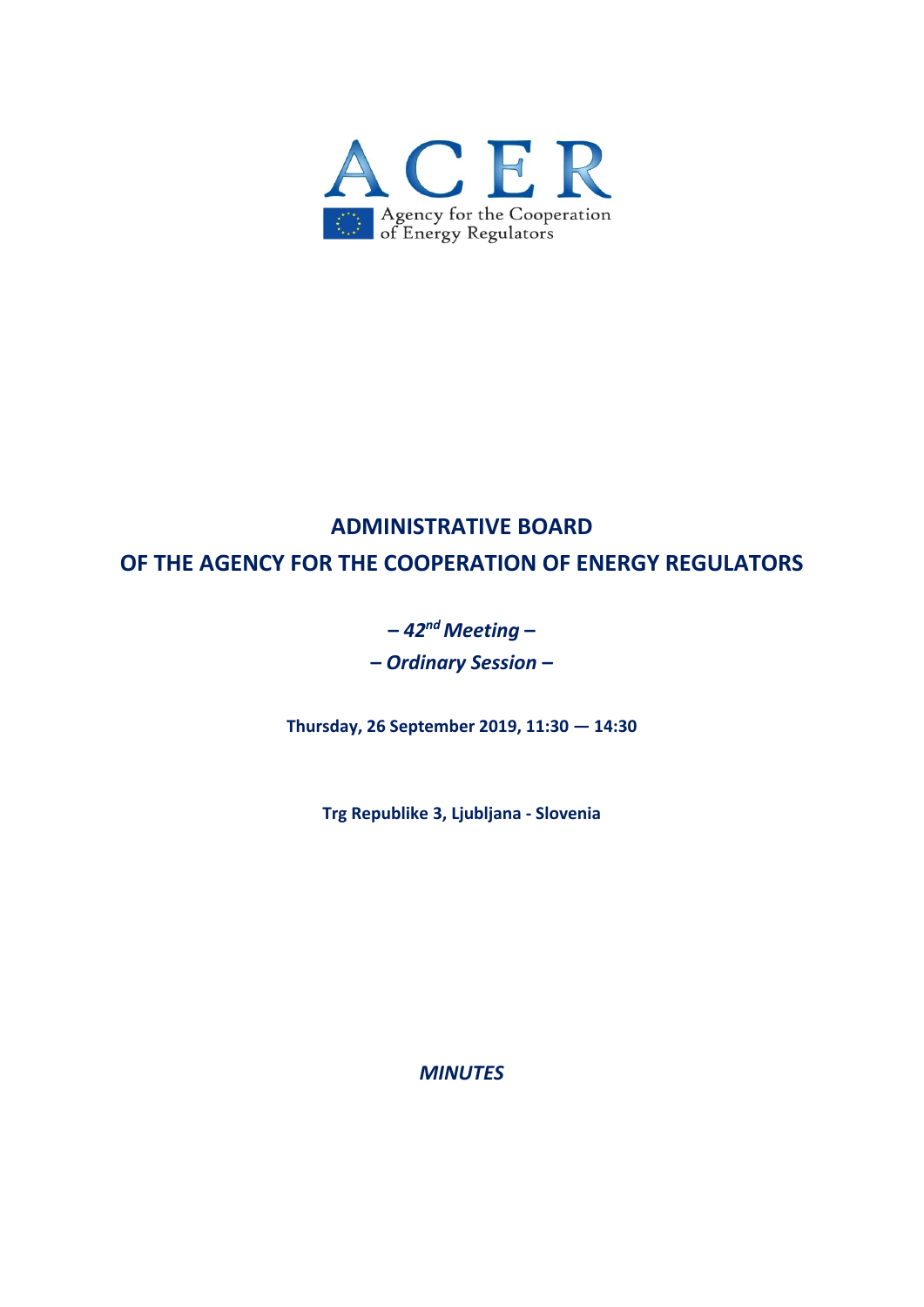

## **I. LIST OF ATTENDEES**

The following Members and Alternates of the Administrative Board were present at the meeting:

| Ms Britta THOMSEN,     | Alternate | Dr Jochen PENKER,     | Vice-Chair |
|------------------------|-----------|-----------------------|------------|
| Prof Uwe LEPRICH,      | Alternate | Mr Martin HANSEN,     | Member     |
| Mr Jurijs SPIRIDONOVS, | Member    | Mr Michel THIOLLIERE, | Member     |
| Ing Ľubomír KUCHTA,    | Alternate | Mr Florian ERMACORA,  | Alternate  |
| Mr Diego VAZQUEZ,      | Alternate |                       |            |

Ms Britta THOMSEN, Prof Uwe LEPRICH and Ing Ľubomír KUCHTA were granted voting rights pursuant to Decision No 10/2018 of the Administrative Board of 6 September 2018 on the participation of Alternate Members.

Mr Florian ERMACORA submitted proxies of Ms Anne MONTAGNON and Ms Ditte JUUL JØRGENSEN.

Mr Alberto POTOTSCHNIG (*Director ad interim*) and Ms Clara POLETTI (*Chair of the Board of Regulators*) were present at the meeting, acting as observers.

The secretariat was provided by the Agency.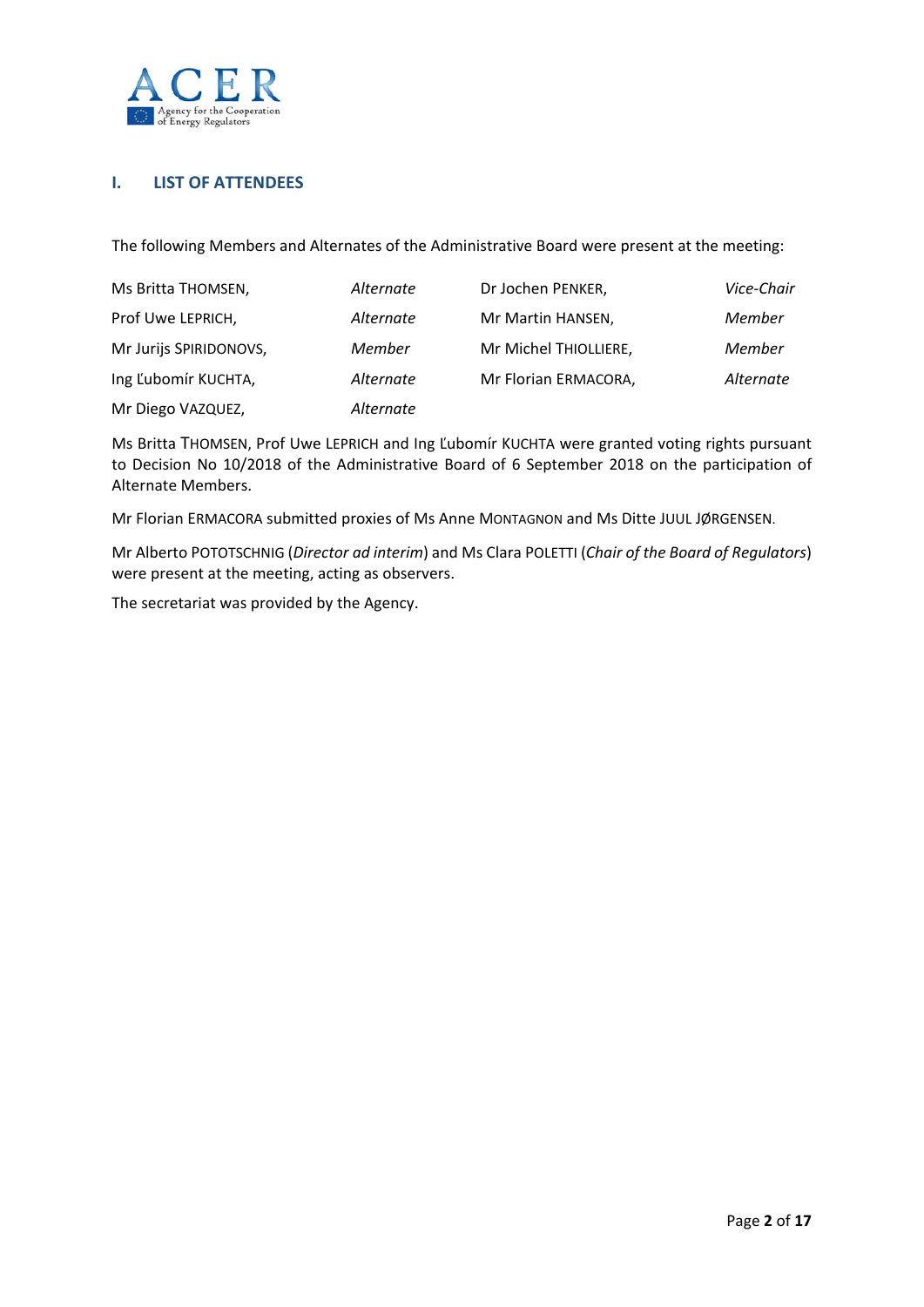

## **II. SUMMARY OF CONCLUSIONS OF THE 36th MEETING OF THE ADMINISTRATIVE BOARD**

At the 42<sup>nd</sup> meeting, the Administrative Board:

- (1) designated Mr ZINGLERSEN as Director of the Agency with effect as of 1 January 2020;
- (2) expressed concerns for the lack of adequate human resources despite the increase of tasks, the complexity of deliverables and the urgency under which the Agency will need to act to implement the Clean Energy Package;
- (3) authorised the Director to proceed with the signature of the amendment of the Administrative Arrangement signed on 2 November 2016 with the Energy Community Secretariat;
- (4) invited each Member and Alternate to raise awareness, both within their national constituencies and with the Council and the European Parliament, of the benefits that the Agency delivers to European consumers and to the overall competitiveness of each Member State as well as of the potential negative effects on the Union and on the individual Member States, deriving for the lack of sufficient resources attributed to the Agency itself;
- (5) invited the BoR and the Director to involve the Administrative Board at an early stage in all dimensions of the recast Agency's Regulation requiring the adoption of decisions by the Administrative Board itself;
- (6) adopted, by unanimity, Decision No 15/2019 on the request to opting‐out from the general implementing provisions on the conduct of administrative inquiries and disciplinary proceedings;
- (7) adopted, by unanimity, Decision No 16/2019 governing the conditions of employment of contract staff employed under the terms of article 3a thereof;
- (8) adopted, by majority voting, Decision No 17/2019 on the reimbursement of travel and subsistence expenses incurred by the Members and Alternate Members of the Board of Appeal and the recognition of indemnities for the participation in appeal cases.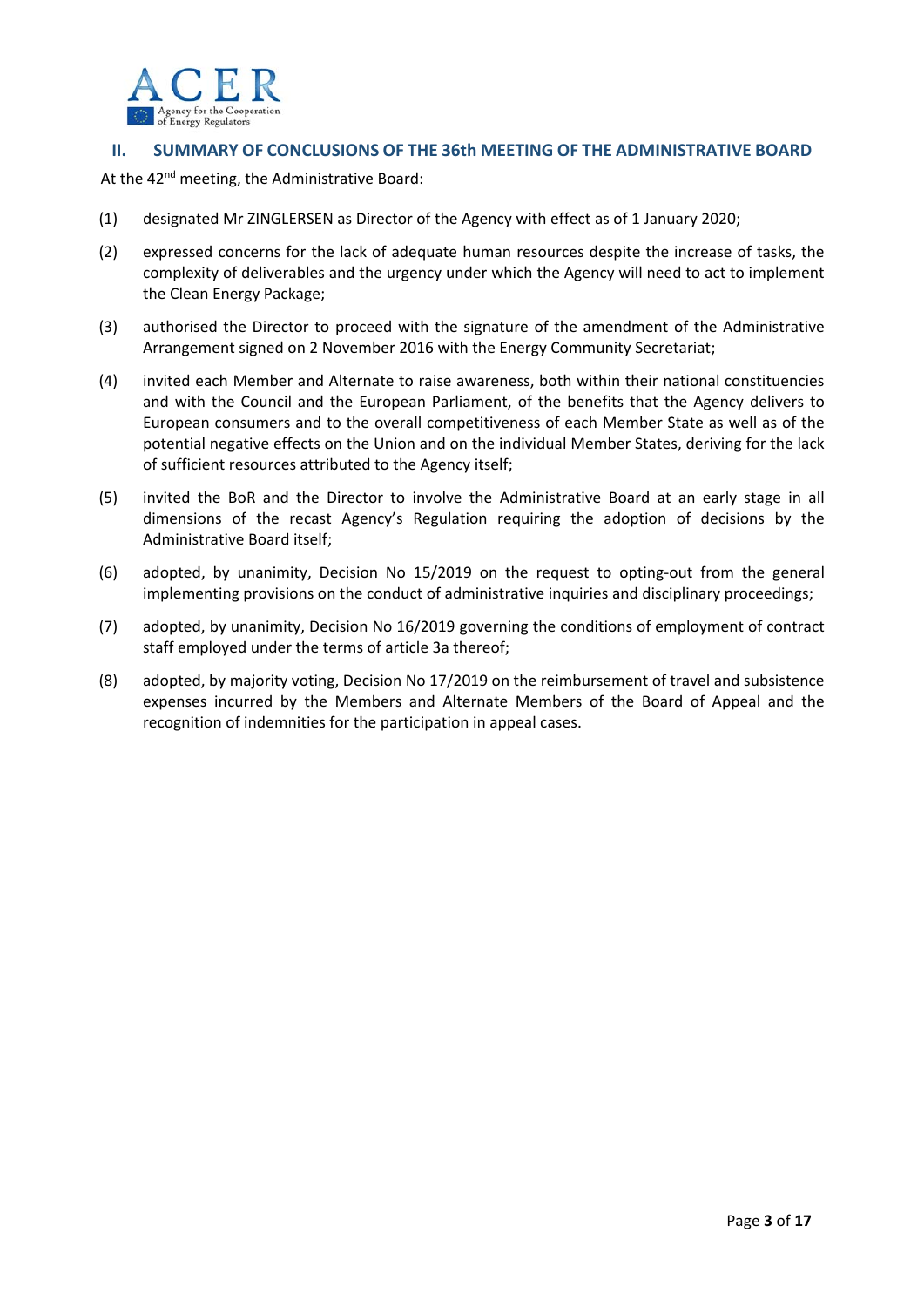

#### **III. MINUTES**

#### **SESSION I**

## *SECTION I – OPENING*

The 42<sup>st</sup> meeting of the Administrative Board of the Agency for the Cooperation of Energy Regulators was convened, in ordinary session, on 26 September 2019. The meeting started at 11h30.

Upon invitation of the Vice‐Chair to the present Members and Alternates of the Administrative Board to declare any actual or potential interest that could be considered prejudicial to their independence with respect to the items on the agenda, no actual or potential interest was declared nor reported.

#### **(1)** *Approval of the Agenda*

The Agenda of the 42<sup>nd</sup> meeting of the Administrative Board was approved as follows:

| <b>Agenda Topics</b>      |                                                                                                                                                                         | <b>Accompanying Documents</b> |                 | Rapporteur             |  |
|---------------------------|-------------------------------------------------------------------------------------------------------------------------------------------------------------------------|-------------------------------|-----------------|------------------------|--|
| <b>Welcome Coffee</b>     |                                                                                                                                                                         |                               |                 |                        |  |
| <b>Start</b>              |                                                                                                                                                                         |                               |                 |                        |  |
| (1)                       | Approval of the Agenda and Declarations of Interest                                                                                                                     | Doc. A                        | for approval    | AB Vice-Chair          |  |
| (2)                       | Approval of the minutes of the 41 <sup>st</sup> meeting of the<br><b>Administrative Board</b>                                                                           | Doc. A                        | for approval    | AB Vice-Chair          |  |
| Items for reporting       |                                                                                                                                                                         |                               |                 |                        |  |
| (3)                       | Report on Decision by Delegation and by Written Procedure                                                                                                               | Docc. A-G                     | for information | AB Vice-Chair          |  |
| (4)                       | Report on the Review of the Conflict of Interests Declarations<br>of Members and Alternates of the Administrative Board                                                 |                               | oral update     | AB Vice-Chair          |  |
| (5)                       | Report on Agency's developments, budget implementation,<br>Audit Results, and the regulatory activity                                                                   |                               | oral update     | Director ad<br>interim |  |
| (6)                       | Report on budgetary developments and the Action Plan to<br>improve the communication of the Agency's bodies with other<br>stakeholders involved in the budgetary cycle. | Doc. A                        | for information | Director ad<br>interim |  |
| (7)                       | Report on the activities of the Board of Regulators and on the<br>opinion of the prospective candidate for the post of Director<br>of the Agency                        |                               | oral update     | <b>BoR Chair</b>       |  |
| <b>Items for decision</b> |                                                                                                                                                                         |                               |                 | 13:00                  |  |
| (8)                       | Decision consequential to the opinion of the Board of<br>Regulators on the prospective candidate for the post of<br>Director of the Agency                              |                               |                 | AB Vice-Chair          |  |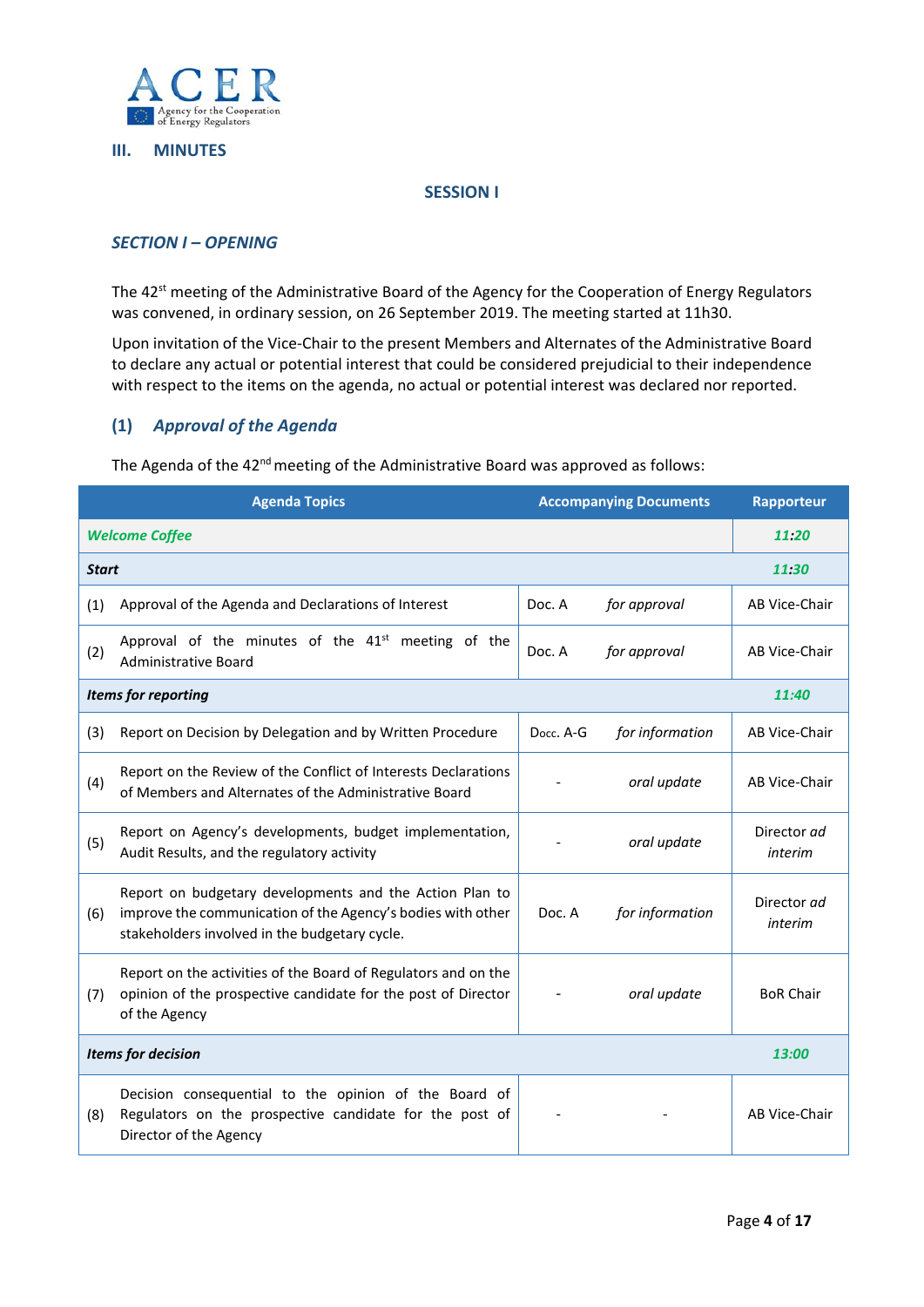

| Staff Regulations Implementing Rules $-$ Request to opt-out $-$<br>administrative inquiries<br>disciplinary<br>Conduct of<br>and<br>(9)<br>proceedings | Doc. A<br>Doc. B<br>Doc. C | for adoption<br>for adoption<br>for information | Director ad<br>interim |
|--------------------------------------------------------------------------------------------------------------------------------------------------------|----------------------------|-------------------------------------------------|------------------------|
| Staff Regulations Implementing Rules - Model Decision Rules<br>(10)<br>– Contract Staff                                                                | Doc. A<br>Doc. B           | for adoption<br>for information                 | Director ad<br>interim |
| Decision on the establishment of indemnities – Board of<br>(11)<br>Appeal                                                                              | Doc. A                     | for adoption                                    | Director ad<br>interim |
| <b>AOB</b>                                                                                                                                             |                            |                                                 | 14:20                  |
| (12) Confirmation of dates of AB Meetings for the year 2020                                                                                            | -                          |                                                 | AB Vice-Chair          |
| <b>Closing</b>                                                                                                                                         |                            |                                                 | 14:30                  |

The Administrative Board decided to post-pone the discussion of the Communication Strategy for the Agency at a later meeting. Similarly, the adoption of the revised Single Programming Document for the years 2019-2021 was decided to be discussed at the 43<sup>rd</sup> meeting of the Administrative Board in the await for the opinion of the European Commission.

## **(2)** *Adoption of the Minutes of 41st Meeting of the Administrative Board*

The Vice-Chair went through the conclusions of the  $41<sup>st</sup>$  meeting of the Administrative Board, confirming the achievement of the outstanding actions with the exception of the submission to the Administrative Board of two reports to be rendered at the next meeting.

The Vice-Chair further reported that, by the closing date for comments on the minutes of the  $41<sup>st</sup>$ meeting, the Agency received minor comments, which were included in the draft for adoption.

*Conclusion*: The Administrative Board adopted, by unanimity, the minutes of the 41<sup>st</sup> meeting of the Administrative Board.

#### *SECTION II ‐ REPORTING*

## **(3)** *Report on the decisions adopted by written procedure and by delegation*

The Vice-Chair reported about the adoption by the Administrative Board of several decisions after its 41<sup>st</sup> meeting of the 13 June 2019.

The Vice‐Chair first illustrated the decisions adopted via written procedure, pursuant to Decision No 03/2010 of the Administrative Board of the Agency for the Cooperation of Energy Regulators of 6 May 2010 on the Rules of Procedures of the Administrative Board, and, in particular, Article 9(2) thereof.

In particular, on 21 June 2019, the Administrative Board adopted, Decision No 8/2019 on the Financial Regulation of the Agency for the Cooperation of Energy Regulators.

On 4 July 2019, the Administrative Board adopted:

‐ Decision No 9/2019 on the establishment of the Working Groups of the European Union Agency for the Cooperation of Energy Regulators for Electricity and for Gas, and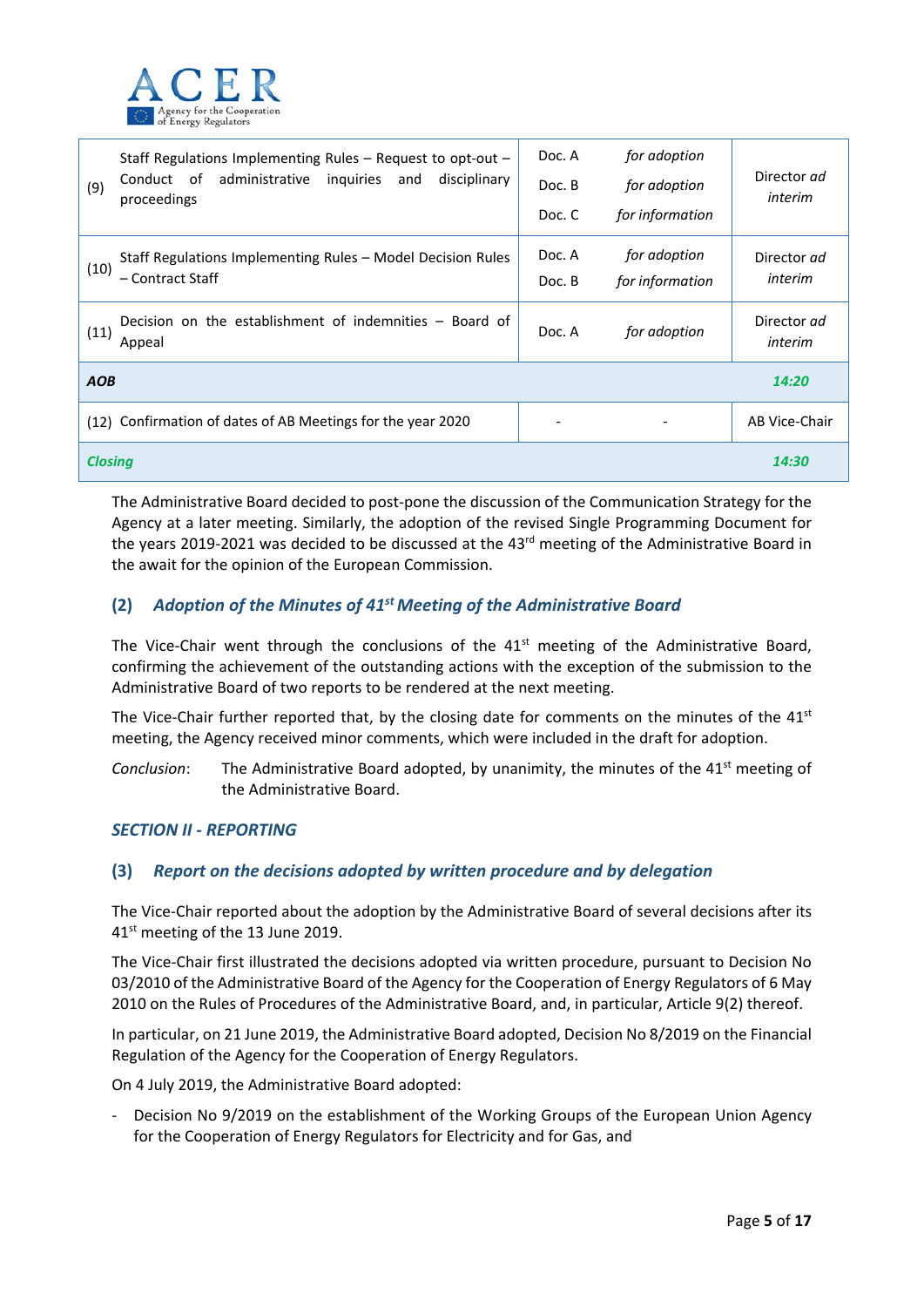

‐ Decision No 10/2019 on the establishment of the internal Rules of Procedure for the functioning of the Working Groups of the European Agency for the Cooperation of Energy Regulators.

On 29 August 2019, the Administrative Board adopted Decision No 13/2019 granting permission to Mr Alberto Pototschnig to engage in outside activities.

Finally, on 14 September 2019, the Administrative Board, after having launched the necessary inter‐ service consultation with the European Commission, adopted Decision No 14/2019 on the delegation to the Director of the European Union Agency for the Cooperation of Energy Regulators of the powers conferred by the Staff Regulations on the Appointing Authority and by the Conditions of Employment of Other Servants of the European Union on the Authority Empowered to Conclude Contracts of Employment.

The Vice-Chair clarified that all the above-mentioned decisions were adopted by unanimity of the voting members.

To conclude, the Vice‐Chair finally reported about the following two decisions adopted by the Chair via delegation:

- Decision No 11/2019 of 5 August 2019 on the appointment of one Member of the Board of Regulators in representation of Urząd Regulacji Energetyki, the national regulatory authority of Poland;
- ‐ Decision No 12/2019 of 29 August 2019 on the appointment of one Alternate Member of the Board of Regulators in representation of Úrad pre reguláciu sieťových odvetví, the National Regulatory Authority of Slovakia.

The Vice‐Chair recalled that the legal basis for the adoption of decisions via delegation is Decision No 5bis/2010 of the Administrative Board of the Agency for the Cooperation of Energy Regulators of 21 September 2010 the Delegation to the Chairman of the powers to appoint new members of the Board of Regulators.

*Conclusion:* The Administrative Board took note of the decisions adopted by written procedure and via delegation since its last meeting of the past 13 June 2019.

## **(4)** *Report on the Review of the Conflict of Interests Declarations of Members and Alternates of the Administrative Board*

The Vice‐Chair briefly recalled that Decision No 02/2015 of the Administrative Board establishes three levels of risks: Level 1 – where no relevant interest is detected; Level 2 -- where a relevant interest (e.g. in the energy sector) exists, but which does not have any (and, for the year following the declaration, is not expected to have any) direct influence on the decision‐making process of the Board or which is not directly impacted by the Board's decision‐making process; and Level 3 – where instead there is an interest pertaining directly to the field of competence of the Board.

The Vice-Chair recalled that the Review Panel, after reviewing the declarations of interests and information provided by Members and Alternates, did not detect any interest that could be considered critical (level 3). However, he highlighted that the Review Panel considered necessary to request additional information to Mr Kovacs so as to complete the assessment of his Declaration of Interest.

*Conclusion:* The Administrative Board took note of the conclusion of the review of the Conflict of Interests Declarations of Members and Alternates of the Administrative Board with the exception of one Alternate, whose position was detached and is still pending.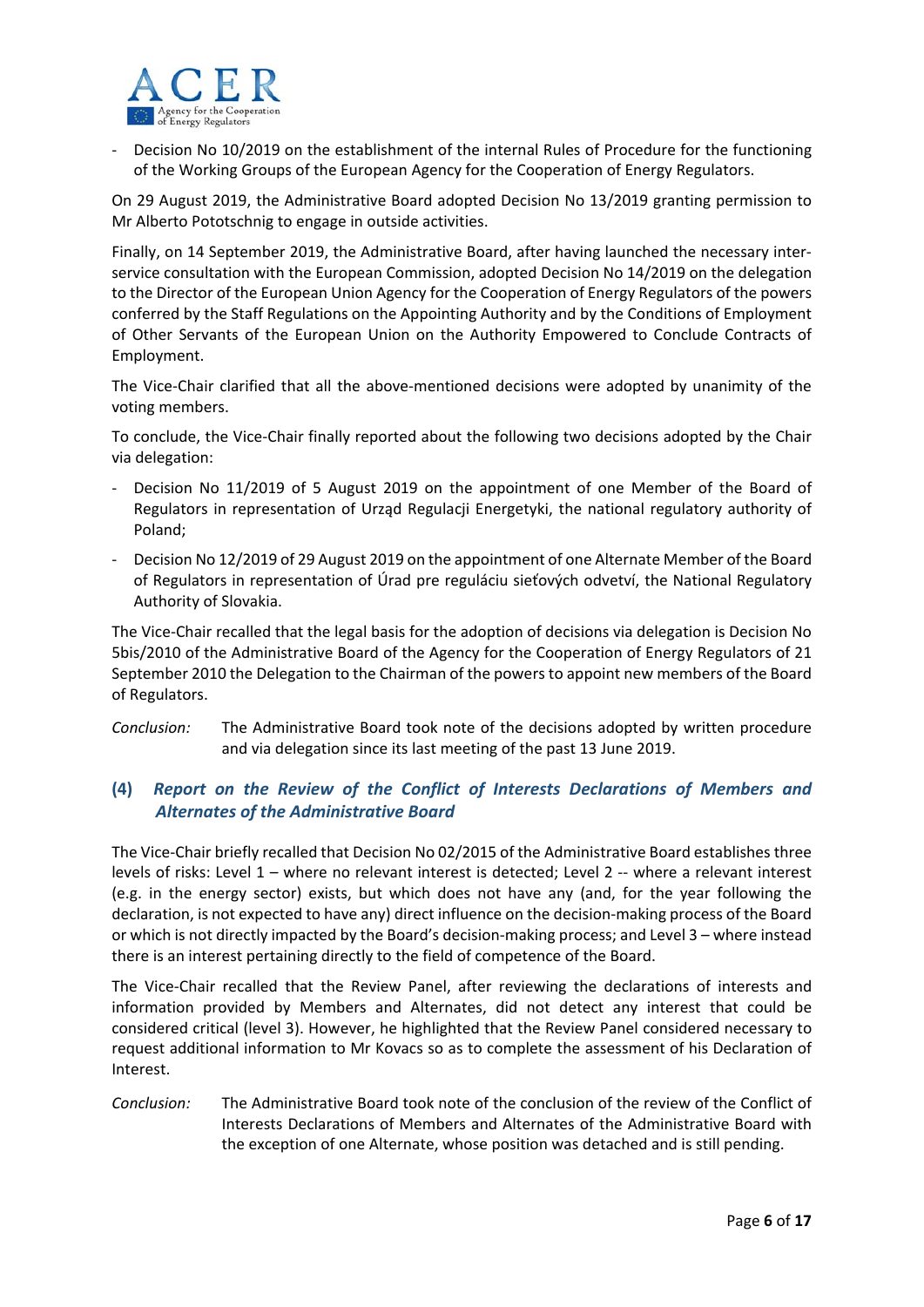

## **(5)** *Report on Agency's developments, budget implementation, Audit Results, and the regulatory activity*

## **5.1**  *Human Resources*

As regards the Agency's human resources, the Director ad interim presented the latest statistics identifying the number of human resources subdivided by contract type and amounting to 125 FTEs, 2 of which in the Brussel's office of the Agency. The Director *ad interim* highlighted that the Agency has completed its Establishment Plan (100% implementation) as all the available positions have been filled. The Director *ad interim* drew the attention of the Administrative Board to the fact that 21.6% of the available resources is covered through traineeship agreements and interim agency workers. Those temporary solutions, for their very nature, can only partially cover the needs of the Agency as they cannot provide the necessary level of expertise to face the structural lack of resources in key positions to fulfil the Agency's mandate at optimal level and therefore deliver the necessary efficiency gains for the Union and its Member States.

The Director *ad interim* further reported on the efforts put in place by the Agency to ensure a timely filling of the contract agents functions assigned to the Agency for the year 2020 with the establishment of reserve lists to be employed once the budgetary procedure will be closed.

The Director *ad interim* provided details on the reclassification procedure for the year 2019 and the competency framework project to assess the competences needed within the Agency. He also provided an update on the process for the release of SYSPER, the Commission's tool for the management of human resources.

The Director *ad interim* concluded by updating the Administrative Board on the European School in Ljubljana, which was finally accredited. The Director *ad interim* highlighted that the European School will be offering a complete primary educational cycle (classes P1 – P5) starting from the school year 2019‐2020, where already 26 pupils are enrolled in the English language section and 19 in the Slovene one. The secondary educational cycle  $(S1 - S7)$  is instead foreseen to be offered in the school year 2020‐2021 to be finally completed for the school year 2023‐2024.

## **5.2** *Internal Control Mid‐term Assessment, Implementation of the Anti‐Fraud Strategy, Implementation of the Action Plan following the Staff Engagement Survey, and the IAS Audit on the HRM, IT and REMIT functions of the Agency*

#### Internal Control Framework Mid‐term Assessment

The Director *ad interim* reported that the Internal Control Framework of the Agency, adopted by the Administrative Board on Decision No 17/2018, is effective and the mid-term assessment of its implementation did not highlight deficiencies besides a minor deficiency in IC Principle No 11 (control over technology). The Director *ad interim* explained that the adoption of a new ICT Strategy has been delayed until the end of the year due to changes in the IT team and new developments at Agency level. The Director *ad interim* reassured the Administrative Board about the effectiveness on the substance of the Internal Control Framework over technology. In particular, the Director *ad interim* stressed that the currently applicable ICT Strategy is implemented in light of the new Internal Control Framework and, therefore, the ICT Steering Committee exercises oversight and provides strategic directions in the ICT domain in light of Internal Control Framework of the Agency.

#### Implementation of Decision No 6/2019 for the Administrative Board on the Anti-Fraud strategy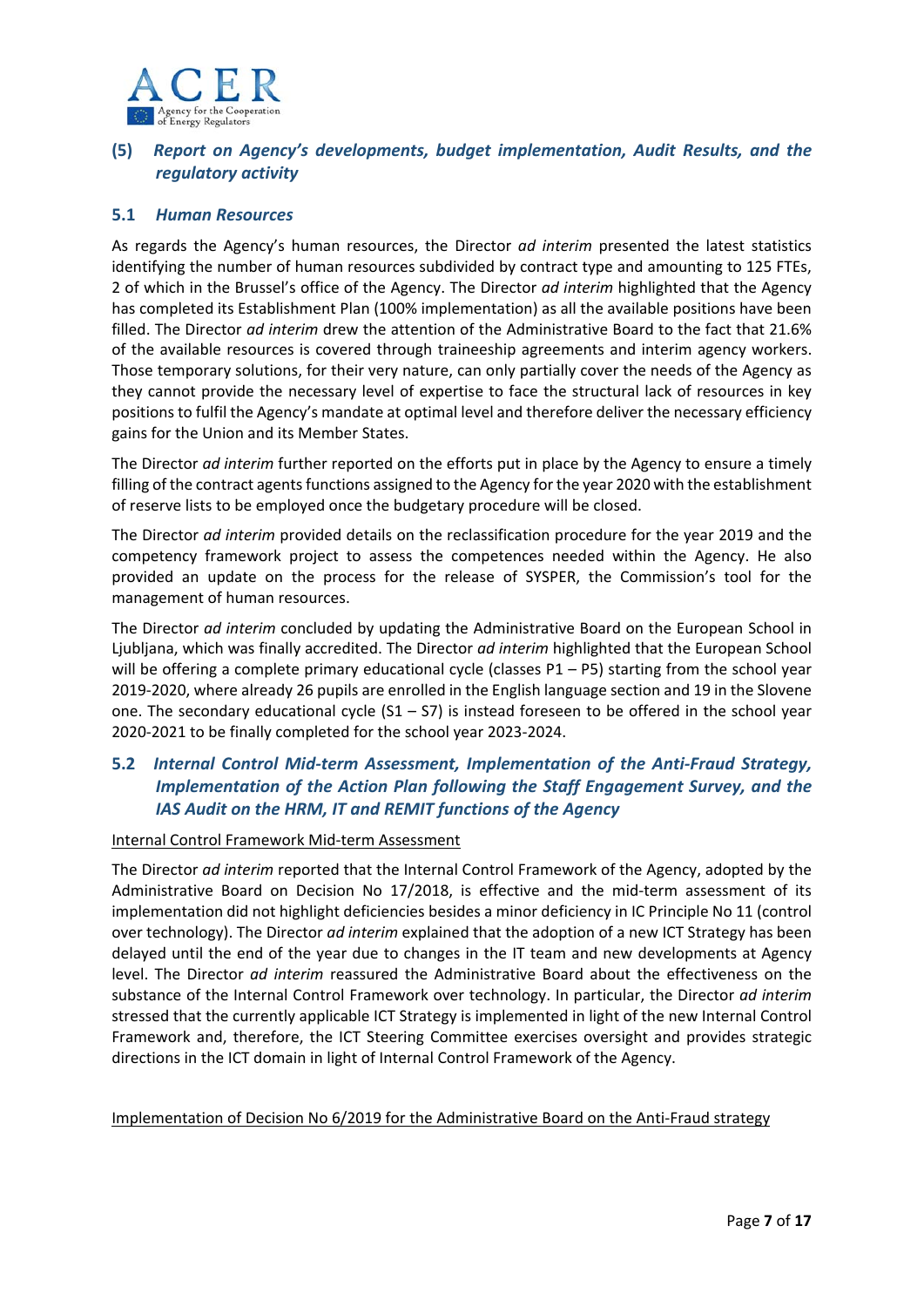

The Director *ad interim* reported that the area of information security has been subject to the implementation of a series of measures in accordance with the Audit Action Plan. As regards the improvement of the document management system at the Agency, the migration to ARES is expected to take place on 2 October 2019. Furthermore, following the adoption of the new Financial Regulation, a Director Decision on engagement and reimbursement of non‐remunerated experts was adopted in July alongside the Standard Operating Procedure on the management of non-remunerated experts. The Director *ad interim* therefore provided an overview of the decision explaining the categories of experts invited by the Agency, the management of conflict of interest and the methods for reimbursement. He highlighted that this decision was presented to all staff on 3 September.

The Director *ad interim* concluded by reporting that the Agency would have adopted by the end of the month of September a Standard Operating Procedure on cooperation with OLAF and follow‐up on investigations.

#### Staff Engagement Survey

The Director *ad interim* recalled that in the year 2018 the Agency undertook a staff engagement survey. The overall participation rate was 76% with an overall satisfaction rate of 57%. The Director reported in detail on the action plan adopted by the management of the Agency to address the results of the Staff engagement survey covering 30 actions in four dimensions (Internal processes, Staff matters, Internal communication and leadership, and External communication). The Director recalled that 13 out of the 30 actions were fully implemented, 12 were partially implemented as of 5 September 2019, and for the remaining 5 implementation was on‐going.

#### IAS Audit on the HRM, IT Security and REMIT functions of the Agency

As regards the HRM function, the Director *ad interim* stressed that two "very important" recommendations (on Recruitment and management of CoI and on Appraisal and reclassification exercises) have been fully implemented. He also recalled that the critical recommendation was also downgraded to "very important", to reflect the progress made by the Agency in the implementation of the action plan. The Director *ad interim* further reported that the remaining recommendations (one "very important" recommendation on Guidelines, Document Management, Job Descriptions and Sharing of Information and the other "important" on Setup and management of the HR function and on Planning of resources and monitoring) will be fully implemented by Q4 2019.

As regards the implementation of the Action Plan following the IAS Audit on IT security in ACER and Information Security in the "REMIT" domain, approved by the IAS on 11 March 2019, the Director *ad interim* stressed that the recommendations on the implementation of the Information Security policy and on IT security governance had been already partially implemented. The Director *ad interim* provided an overview of the implementation of the two recommendations going through the milestones and the foreseen timeline. The Director *ad interim* concluded by highlighting that the implementation of all other recommendations will be performed in the year 2020.

The Director *ad interim* finally reported that the IAS Audit on the Implementation of REMIT would have taken place on 4‐8 November 2019. To that end a preliminary visit took place on 9‐10 September 2019. The Director *ad interim* provided a detailed overview of the scope of the audit identifying the main areas subject to assessment.

#### **5.3** *Budget Implementation*

As regards the Budget Implementation for the year 2019, the Director *ad interim*  reported that commitments for C1 appropriations reached 89.13% (target 95%) while C1 payments 55.10% (target 75%). As regards the C8 appropriations‐carry‐over, payments reached 79.07% (target 95%).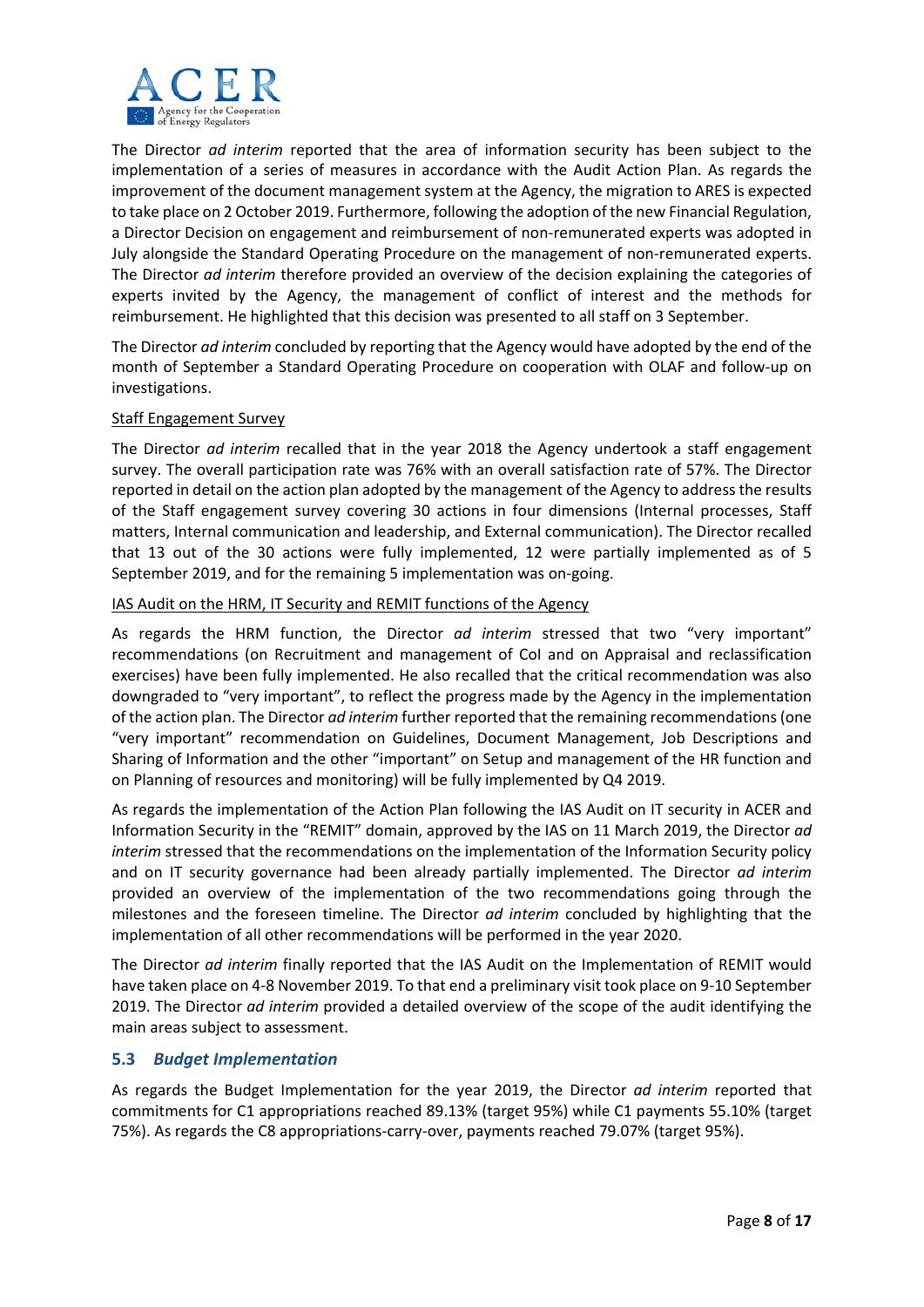

As regards the C1 appropriations under Title II and Title III (REMIT), the Director *ad interim* reported that the total appropriations amounted to EUR 3,658,405 with commitments for 72% (EUR 2,633,979) and Payments 24.59%. The Director *ad interim* clarified that according to the planning, the commitment appropriations would have reached 99.77% (EUR 3,649,978) by end of September.

The Director *ad interim* warned the Administrative Board that the Agency is facing delays and quality issues in the implementation on the Framework Contract for System Integrators and, therefore, the Agency might face the possibility of not reaching the target for payments for C8 appropriations.

## **5.4** *Regulatory activities*

The Director *ad interim* provided an overview on the most recent regulatory tasks to be performed by the Agency in the last semester of the year 2019 and the first semester of the year 2020.

The Director *ad interim* stressed the degree of complexity of the decisions that the Agency is expected to adopt and, most importantly, the impact that the Clean Energy Package will have on the Agency, where all decisions on common terms and conditions or methodologies with a Union-wide scope will fall directly under the competence of the Agency itself.

In particular, the Director *ad interim* highlighted the number of deliverables that the Agency is expected to fulfil within the framework of the implementation of Capacity Allocation and Congestion Management, Forward Capacity Allocation and Balancing.

The Director *ad interim* reported, for instance, that more than twenty decisions will be taken by the Agency in the course of the year 2020. In this regard explained that the amount of decisions to be taken by the Agency in the implementation of network codes should not be considered only in terms of a single occurrence, and therefore be discounted as a negligible task attributed to the Agency. The level of complexity of the issues raised and, therefore, the high potential for appeals, the need for translation in other official languages of the Union, and the possibility for amendments make those decisions constituting a significant burden for the Agency in light of the limited financial and human resources that have been assigned by the Budgetary Authority.

In this regard, and as a way of example, the Director *ad interim* highlighted the Union-wide reports that the Agency has issued in the course of the year 2019 on the analysis on the national tariff consultation documents. Those reports foreseen by Article 27 of the Tariff Network Code, have been issued or were in the process to be issued for each of the Member States. Those reports provide an insight on the status of the implementation of the Network Code with the result that they could reveal contentious issues and therefore have been drafted at times without the necessary degree of cooperation by national authorities, eventually increasing the overall burden for the Agency in performing its mandatory activities. The Director *ad interim* has therefore highlighted the resource intensity of those activities that are instead perceived as on‐going and less demanding in terms of resources, as in this case.

In addition, the Director *ad interim* provided insights on the most important decisions adopted by the Agency providing details on the difficulties encountered due to the shortage of human resources that the Agency is constantly facing and the need to maintain its recognised role of qualified actor in the energy sector.

Furthermore, the Director *ad interim* reported that the Agency in addition to its mandatory deliverables is also called to issue other acts upon request of third parties. In this respect, he mentioned the adoption of Recommendation No 1/2019 on the implementation of the minimum margin available for cross-zonal trade, requested by the Electricity Cross-Border Committee.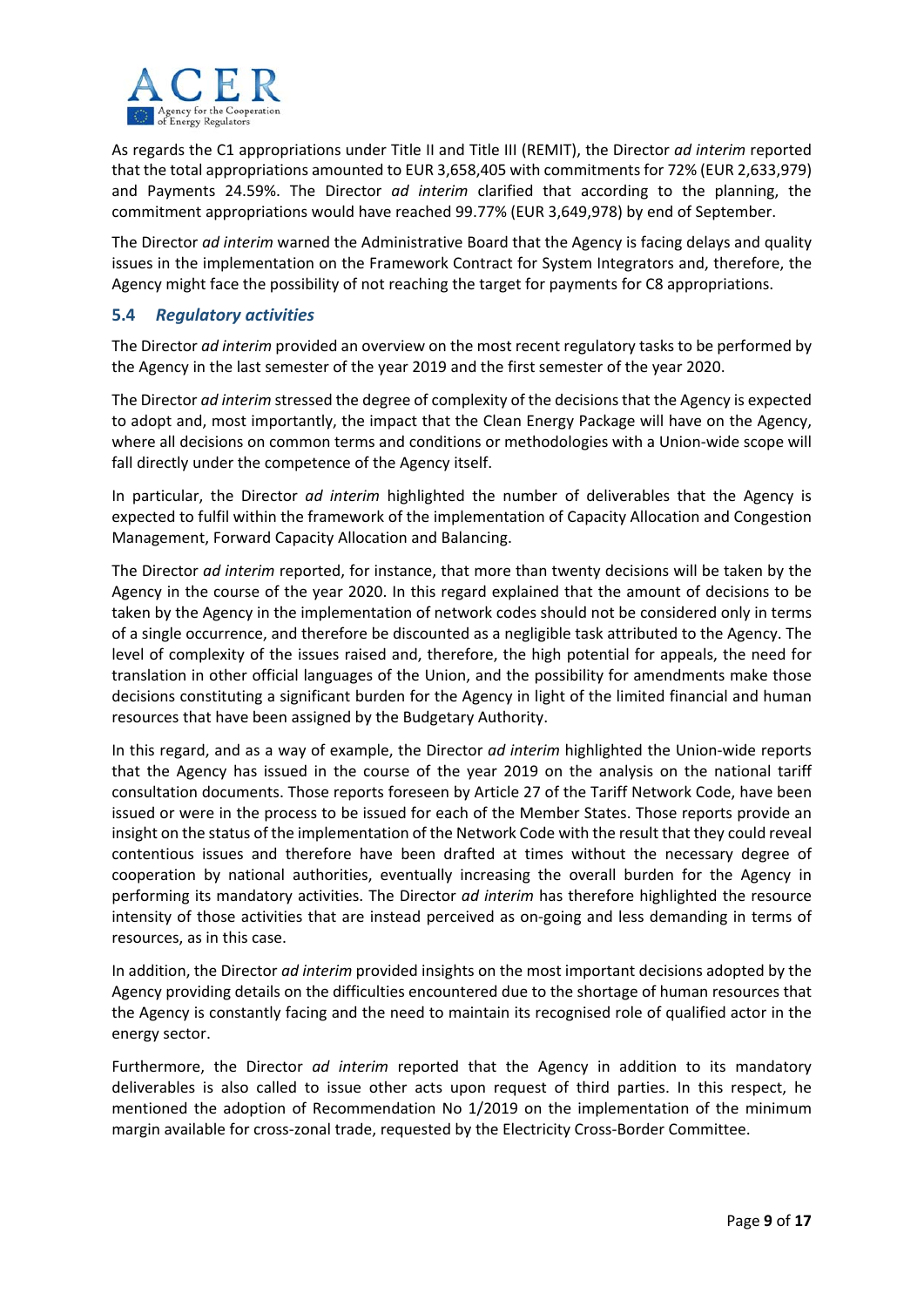

The Director *ad interim* further reported about the appeals currently pending against the decisions adopted by the Agency, pointing to a multiplication of actions both before the Board of Appeal of the Agency and the Court of Justice.

## **5.5 Administrative Arrangements – Energy Community Secretariat – Amendment**

The Director *ad interim* recalled that, on 2 November 2016, the Agency and the Energy Community Secretariat ('EnCS') entered into an Administrative Arrangement for the participation of the EnCS in the Agency's Working Groups. This Administrative Arrangement is based on the Working arrangement established by the Agency and the European Commission on the relations with third counties.

The Director *ad interim* explained that the Administrative Arrangement should have been amended to be aligned with the newly established legal framework introduced by the Clean Energy Package.

The Director *ad interim* further explained that the EnCS should have been allowed to attend the Market Integrity and Transparency Working Group of the Agency as REMIT has entered the Energy Community *acquis*.

The Director *ad interim* stressed that all other provisions of the existent administrative arrangements would have been maintained. He further recalled that the participation of the NRAs of an Energy Community's Contracting Party remains subject to having made satisfactory progress towards meeting the criteria laid down in Article 43 of Regulation (EC) No 2019/942.

Upon request for clarification from the Administrative Board, the Director *ad interim* and the Chair of the Board of Regulators clarified that the Board of Regulators does not object the amendment and the participation of the EnCS and its contracting parties. They also explained that no issue of confidentiality might raise as no access to REMIT data is provided in the Market Integrity and Transparency Working Group. They clarified that this Working Group constitutes rather a fora for sharing best practices and adequate interpretation to and enforcement of REMIT provisions.

The Director *ad interim* clarified that the recast Agency's Regulation foresee the adoption by the Administrative Board of Rules of Procedure for relations with third countries. In the await for the definition of the scope of application of those rules, which appear to be directed to cover more mainstream cross‐border EU‐Non EU relations, the Director *ad interim* invited the Administrative Board to authorise the signature of the amendment to the existent administrative arrangement with the EnCS.

#### **5.6 REMIT Implementation**

The Director *ad interim*  provided an overview of the key figures of REMIT implementation. In particular, he highlighted that 14,426 Market Participants have been registered in the European Register of Market Participants, the number of approved RRMs reaches 122 (50 Third party RRMs, 59 TSO/LSO/SSO and 13 other MPs), and the Agency is currently collecting more than 3 million records of transactions, including orders to trade, on average per day.

The Director *ad interim* further drew the attention of the Administrative Board to the restrictions that the Agency is facing in the implementation of REMIT due to the obsolescence of the IT infrastructure and IT software at its disposal.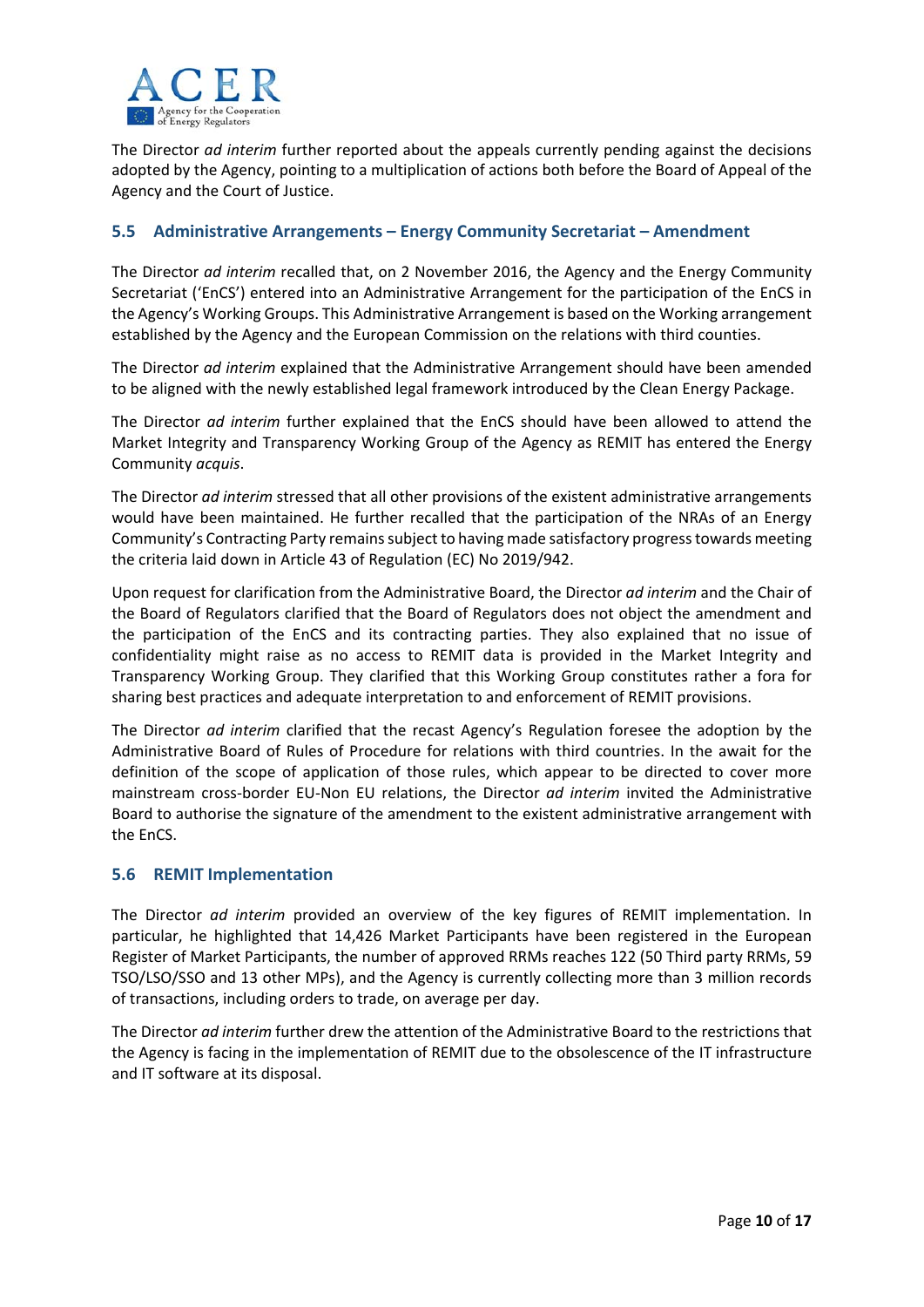

As regards the IT infrastructure, the replacement of equipment has started only in Q4/2019 due to the insufficient funding of last year to replace the IT equipment. However, the obsolete IT equipment available at the Agency to support REMIT data collection and storage is meanwhile causing sporadic disruptions to ARIS operations. As a way of example, the Director *ad interim* reported about a recent disruption by which the Agency could ensure data collection but not the related storage.

As regards IT software, the Director *ad interim* warned the Administrative Board about the increasing risks deriving from the aged software currently available at the Agency with the potential for the current situation to worsen if the Budgetary authority is not sufficiently made aware of the financial needs to ensure adequate REMIT IT software development. In particular, he reported also that the Agency has experienced severe issues in August 2019 with several days of downtime for ARIS data collection.

The Director *ad interim* also highlighted once more his concerns about the status of the transition to the new service provider for IT system integration services, where the quality of the services is not at the expected level.

The Director *ad interim* further recalled that, contrary to the Agency's estimates for annual REMIT IT operational costs (including costs for licences) of EUR 3.5 million, the budget proposal for the financial year 2020 considers REMIT IT costs at EUR 2.8 million as estimated by the Agency and validated by DG ENER in 2016. He clarified that the 2016 estimate was based on a different basis that could not take into consideration the evolution of REMIT with reported records that had tripled since then. The Director *ad interim,* therefore expressed his outmost concern for the draft MFF 2021-27 that seems to envisage a EUR 1.5 million annual allocation for REMIT operations, eventually forcing the Agency to discontinue market surveillance.

In light of the current budgetary restraints under which the Agency will be called to act in the year 2020, the Director *ad interim* reported about the planned de-prioritisation of activities concerning REMIT Implementation to ensure at least basic ongoing operations in 2020.

In this regard, he reported that the Agency will have to postpone the establishment of a disaster recovery site and the full implementation of recommendations regarding information security. The Director *ad interim* explained that the above‐mentioned actions are unfortunately necessary and they will increase the Agency's risks on operational reliability. Furthermore, the Agency will no longer be able to provide updates of REMIT Q&As and FAQs on transaction and fundamental data reporting despite a high number of stakeholder questions. In addition, the Agency has ceased stakeholder roundtable meetings with Associations of Energy Market Participants, Organised Market Places and Inside Information Platforms. The Director *ad interim* also reported that there will be very limited capacity to resolve remaining issues with our systems (e.g. performance, architecture, etc.) that require reworking of certain ARIS components (e.g. data sharing solution with NRAs, national financial regulators and DG COMP). The Agency will also limit to the minimum the establishment of cross border investigatory groups created for the assessment of potential REMIT breaches, despite the increasing number of cross border cases. Moreover, the Agency announced the refusal of all requests of assistance by NRAs on REMIT investigations (NRAs expected to send more than 800 request in the upcoming 2 years).

Finally, the Director *ad interim*  explained that although the Agency had planned software development activities in 2020, also to implement in ARIS the market design changes due to network codes (e.g. 2nd phase of XBID, unit based bidding), it will not be able to implement any such changes.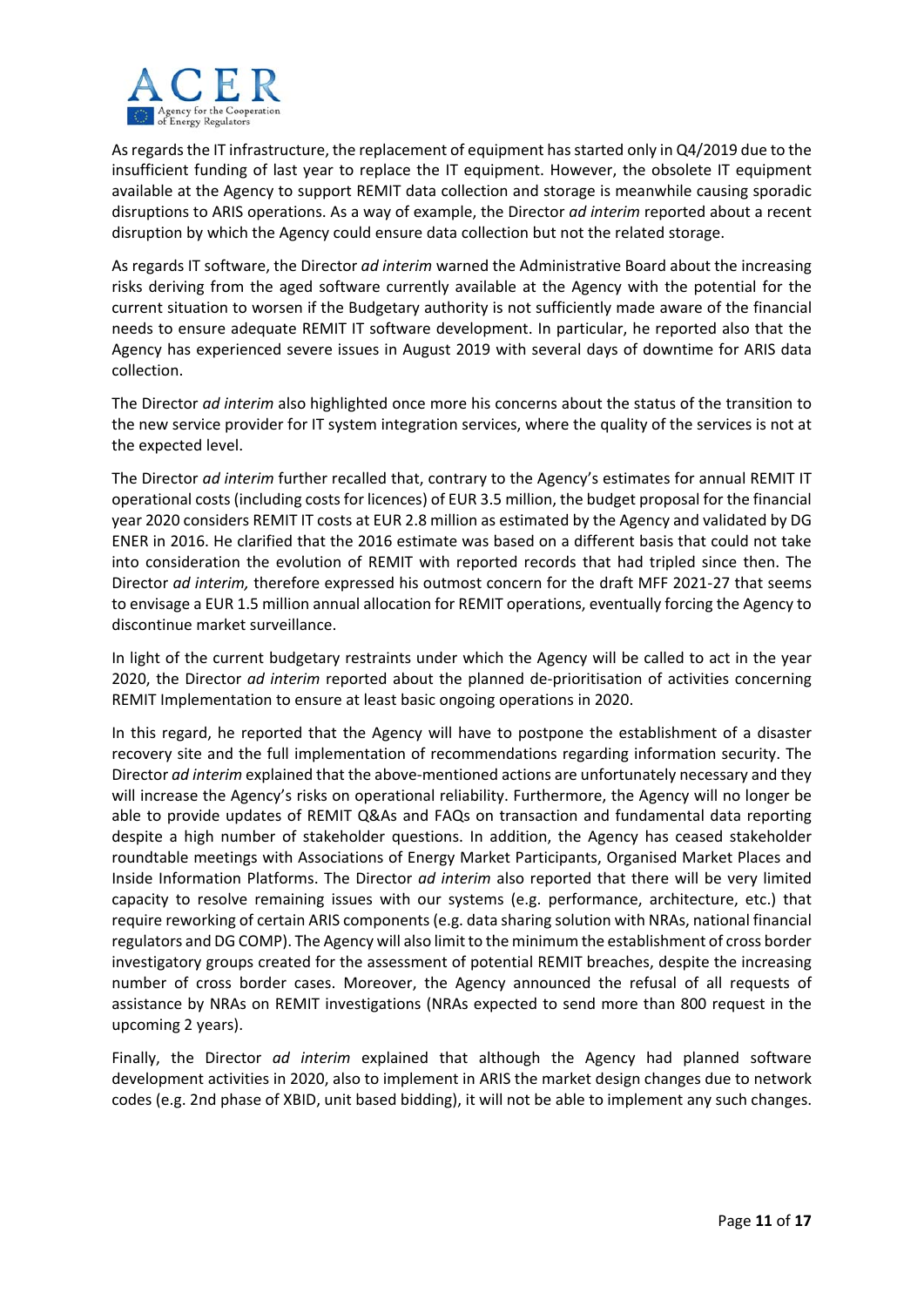

The Director *ad interim* concluded by stating that, as a result of the budget constraints foreseen for the year 2020, there is a high risk of REMIT data collection and market monitoring becoming meaningless as they will no longer up to date with market design changes and market developments. In addition, those activities that have been planned to be de‐prioritised proved in the past to be useful in sharing a common understanding of REMIT across the market. He, therefore, maintained that the necessary planned de‐prioritisation will, in his view, increase unease among market participants and put at risk REMIT Implementation.

## **5.7 Budget Constraints and the entry into force of the Clean Energy Package**

In addition to the considerations reported above at point 4.4, the Director *ad interim* expressed concerns for the lack of alignment of the financial statement of the Agency with its extended mandate by the Clean Energy Package. The Director *ad interim* explained that certain newly attributed tasks require expertise going beyond the current framework of the Agency's activities as for instance the issuing of the opinion on technical guidance for the calculation of CO2 emission limits.

He also drew the attention of the Administrative Board that other newly attributed tasks, such as providing operational assistance to NRAs regarding REMIT investigations, upon NRA request, would require the dedication of a significant amount of human resources, currently not available in the Agency's establishment plan. In this regard, the Director *ad interim* highlighted that on the basis of a recent survey of NRAs, 20 additional FTEs would be needed to accomplish this new task. He explained that those resources were not mirrored in the draft Budget 2020.

As reported in detail at the 41<sup>st</sup> meeting of the Administrative Board, the Director *ad interim*, further recalled the additional tasks assigned by the Clean Energy Package. He highlighted the large number of deliverables of complex nature to be concluded within the first six months of its entry into force, and recalled that the Agency has not been provided with the necessary human resources to cover its needs in light of the short time‐frame to fulfil its extended legal mandate.

The Director *ad interim* also highlighted that most of the positions related to the Clean Energy Package have been authorised as CAs, rather than TAs, despite the technical complexity of the tasks assigned to the Agency. At the same time, the Director *ad interim* expressed concerns should the possibility for the Agency to raise fees for REMIT be mirrored by a reduction of appropriations deriving from the budget for the Union.

- *Conclusion:* (1) The Administrative Board took note of the report and expressed concerns for the lack of sufficient resources to ensure that the Agency meets its mandate.
	- (2) The Administrative Board authorised the Director to proceed with the signature of the amendment of the Administrative Arrangement signed on 2 November 2016 with the Energy Community Secretariat.

## **(6)** *Report on budgetary developments and the Action Plan to improve the communication of the Agency's bodies with other stakeholders involved in the budgetary cycle*

The Director reported about his attempts to increase awareness within the European Parliament and the Council of the impact of the lack of sufficient human and financial resources on the Agency's operation within the framework of the adoption of the budget 2020.

The Administrative Board discussed at length possible strategies to increase visibility of the EU added value of the Agency's activities while looking at possible ways to manage scarcity in the meantime.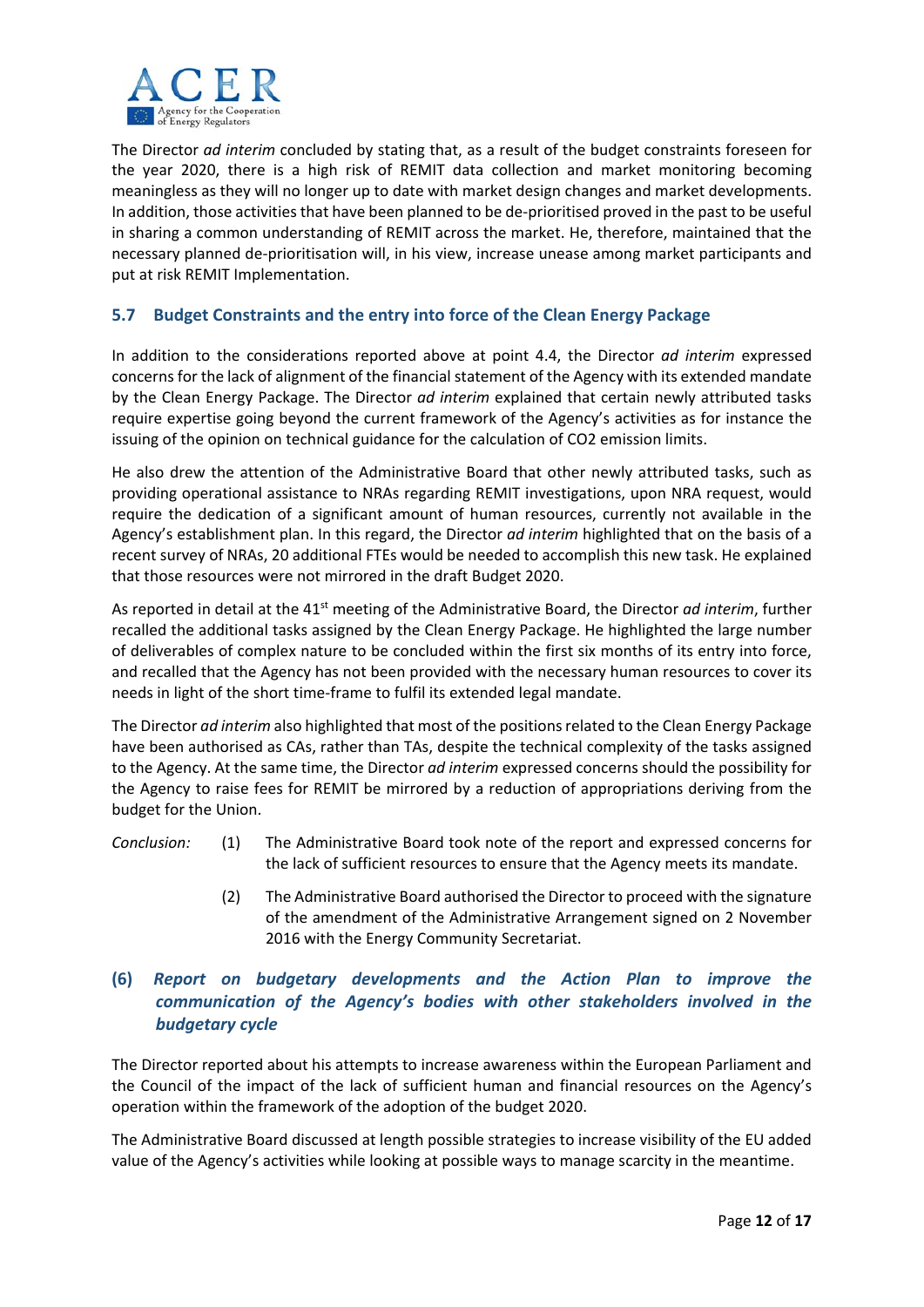

- *Conclusion:* (1) The Administrative Board invited each invited each Member and Alternate to raise awareness, both within their national constituencies and with the Council and the Parliament, of the benefits that the Agency delivers to European consumers and to the overall competitiveness of each Member State as well as of the potential negative effects on the Union and on the individual Member States, deriving for the lack of sufficient resources attributed to the Agency itself;
	- (2) The Administrative Board invited the Agency to support this mandate by providing up to date information on a rolling basis in the course of the budgetary process.

## **(7)** *Progress Report from the Board of Regulators*

The BoR Chair reported on the recent activities of the Board of Regulators, with particular regard to the terms and conditions and methodologies foreseen in the Network Codes. The BoR Chair highlighted the wish of the NRAs to cooperate closely with the Agency's staff via the working groups to ensure a timely adoption of the necessary decisions.

The BoR Chair reported further on the activities undertaken at BoR level to ensure that all measures are in place so as that the Agency will be able to act according to the new legal framework in which the Agency will be called to act upon with the entry into force of the recast Agency Regulation. In this respect, the BoR Chair reported that a Rules of Procedure group has been set up to that purpose. This group is currently looking at the Rules of Procedure of the Agency and the rules concerning the interaction between the bodies of the Agency.

*Conclusion:* The Administrative Board took note of the report of the BoR Chair and invited the BoR and the Director to involve the Administrative Board at an early stage in all dimensions of the recast Agency's Regulation requiring the adoption of decisions by the Administrative Board itself.

#### *SECTION III – ITEMS FOR DECISION*

## **(8)** *Decision consequential to the opinion of the Board of Regulators on the prospective candidate for the post of Director of the Agency*

The Vice‐Chair recalled that on 25 September 2019 the Administrative Board concluded the interviews for the post of Director of the Agency. After the interview of the three candidates shortlisted by the European Commission with the framework of the selection procedure No. COM/2018/20031, the Administrative Board invited the Board of Regulators to provide an opinion on the candidate selected by the Administrative Board in accordance with Article 23(2) of the Agency Regulation.

The Chair of the Board of Regulators therefore conveyed the favourable opinion of the Board of Regulators, delivered on 26 September 2019.

As a result of the above, the Administrative Board designated Mr Christian Pilgaard ZINGLERSEN as next Director of the Agency with effect as of 1 January 2020 for a duration of five years and subject to the conditions set in the Staff Regulations.

The Vice-Chair explained that before appointment, the candidate selected by the Administrative Board shall make a statement before the competent committee of the European Parliament and answer questions put by its members. For the purpose of concluding the contract with the Director, ACER shall be represented by the Chair of the Administrative Board.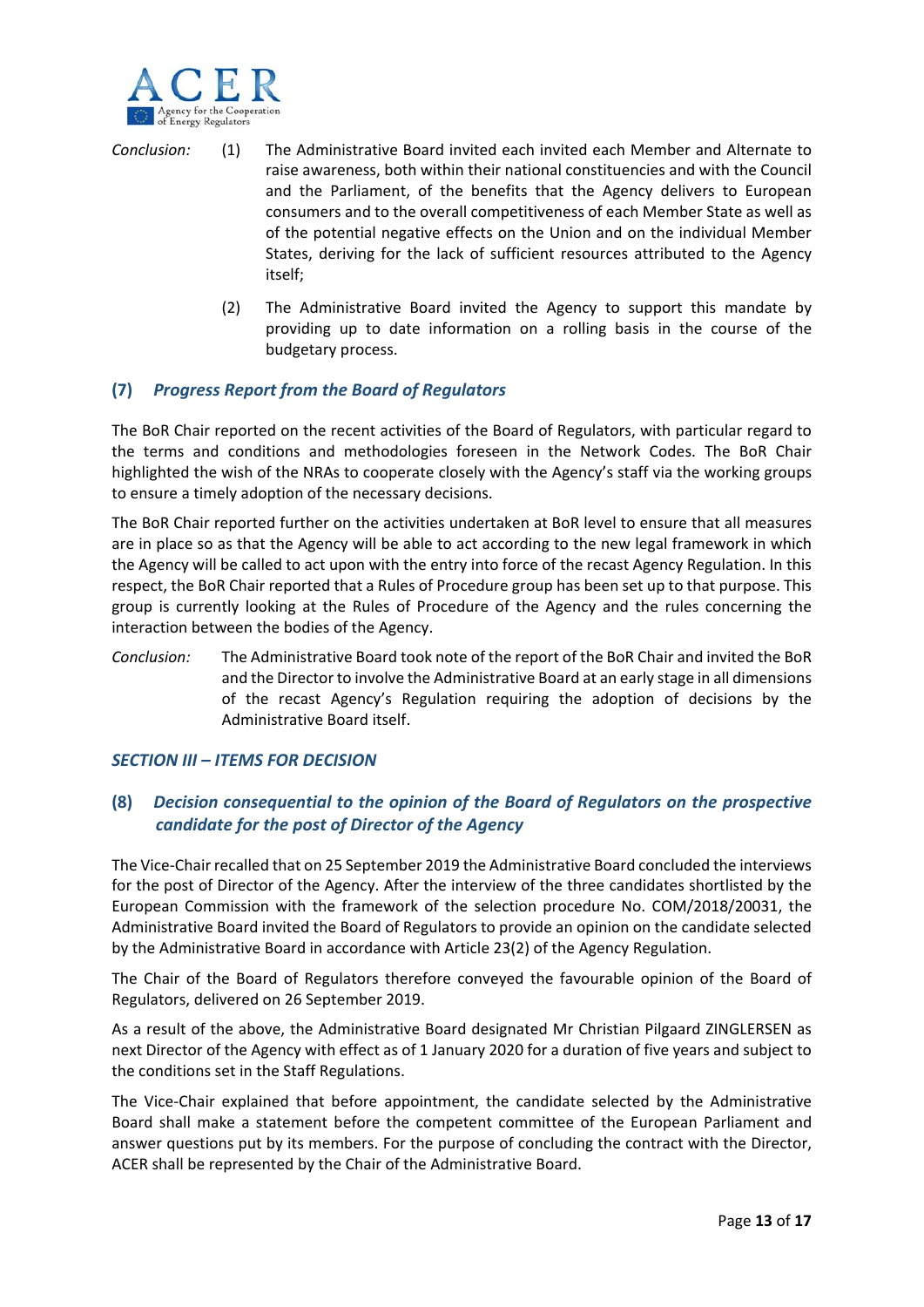

The Administrative Board, the Chair of the Board of Regulators and the Director ad interim welcomed the designation of Mr ZINGLERSEN.

The Administrative Board recalled that the next Director will be called to act in the interest of the Union and his role will be crucial to ensure the fulfilment of the Agency's growing mandate following the Clean Energy Package for all Europeans and its effectiveness in contributing to the development and evolution of the internal energy market.

*Conclusion*: (1) The Administrative Board designated Mr ZINGLERSEN as Director of the Agency with effect as of 1 January 2020.

## **(9)** *Staff Regulations Implementing Rules – Request to opt‐out – Conduct of administrative inquiries and disciplinary proceedings*

The Director *ad interim* reported that, on 17 June 2019, the Commission informed the Directors of EU Agencies and Joint Undertakings on the adoption of the general implementing provisions of the Staff Regulation laying down general implementing provisions on the conduct of administrative inquiries and disciplinary proceedings as per Commission Decision C(2019) 4231 of 12 June 2019.

According to Article 110(2) of the Staff Regulations, implementing rules shall apply by analogy to agencies nine months after their entry into force at the Commission, unless an opt-out is requested and granted.

The Director *ad interim* explained that the Agency cannot avail from a full service of the Investigation and Disciplinary Office of the Commission (IDOC), as this is not envisaged in the Service Level Agreement currently in place with DG HR. For this reason, Commission Decision C(2019) 4231 of 12 June 2019 cannot be implemented to the Agency's reality.

The Director *ad interim* concluded that the Standing Working Party has informed the Agency that it is in the process of developing a model decision regarding the conduct of administrative inquiries and disciplinary proceedings at the Agencies. The Agency will therefore adopt the model decision following the prior agreement of the European Commission.

The Director *ad interim* therefore highlighted that it is therefore necessary to opt-out from Commission Decision C(2019) 4231 of 12 June 2019.

*Conclusion*: After discussion, the Administrative Board adopted, by unanimity, Decision No 15/2019 on the request to opting‐out from the general implementing provisions on the conduct of administrative inquiries and disciplinary proceedings.

## **(10)** *Staff Regulations – General Implementing Provisions – Model Decisions Governing the Conditions of Employment of Contract Staff Employed under the terms of Article 3a thereof*

The Director *ad interim* reported that on 16 October 2018, the Commission adopted new implementing provisions on Contract staff (Commission Decision C(2017) 6760), suitable to be applied to EU agencies once adapted to their peculiarities. For this reason, the Standing Working Party prepared a Model Decision concerning the conditions of employment of contract staff working for the European agencies.

Once adopted by the Administrative Board, the new Model Decision on Contract staff will repeal the rules currently in force at the Agency (Decision No 11/2011), bringing more flexibility and new elements. In particular, the Director *ad interim* explained that the main changes concern i) the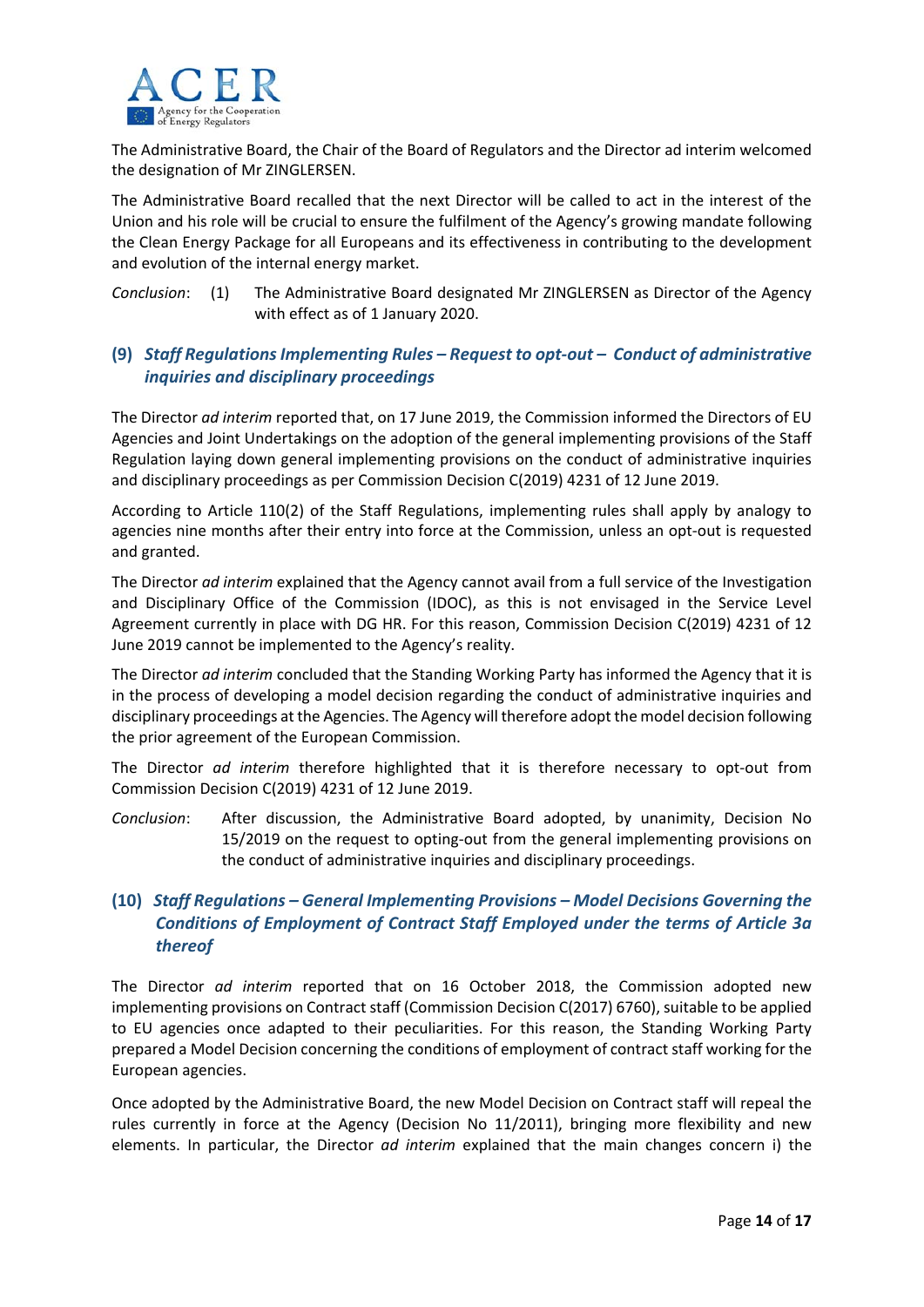

selection and recruitment of contract staff; ii) the grading of contract staff at the entry into service; iii) the policy on duration of contracts; and iv) contract staff career and mobility.

As regards the selection and recruitment of contract staff, the Director *ad interim* explained that, in exceptional cases, where justified in the interests of the service, the Director may recruit as contract staff a candidate who is successful in a selection of Temporary staff 2(f), if such selection is considered appropriate to the duties to be performed. To this end, the Agency may also engage as Contract staff a Temporary staff 2(f) who has been granted leave on personal grounds.

As regards the grading of contract staff at the entry into service, the Director *ad interim* highlighted that, under the new grading scale, applicable at the entry into service, a Contract staff could be classified in a higher grade, compared to the current system. Under the new rules the professional experience requirement for a higher grade becomes five years, instead of seven years, as per the existing rules. For example, in order to be classified as FGIV grade 14, a Contract staff member needs more than seven years of experience according to the current rules. Under the new provisions, the required experience for FGIV grade 14 is five years.

As regards the policy on duration of contracts, the Director *ad interim* highlighted that under the model decision, it will be compulsory for the Agency to have in place a policy on duration of contracts, which should be in line with the Condition of Employment of Other Servants (CEOS). In this regard, the Director *ad interim* Agency explained that the Agency already comply with this requirement (DD 2017‐23), although the current rule could be revised to comply with the new Model Decision and accommodate the additional flexibility given by it, i.e. the possibility to offer indefinite contract at the first renewal (subject to the completion of five years' service).

Finally, as regards career and mobility, the Director *ad interim*, concluded by explaining that, by way of exception, the Agency could organise an exercise enabling Contract staff to advance to the next function group, by taking part in a general selection organised in accordance with an adopted procedure. In addition, vacant Contract staff positions could also be published by the Agency or by a group of agencies, and be accessible to Contract staff working in other European Union agencies and institutions at the same time (similarly to the Interagency Job Market for Temporary staff)..

*Conclusion:*  After discussion, the Administrative Board adopted, by unanimity, Decision No 16/2019 governing the conditions of employment of contract staff employed under the terms of article 3a thereof.

## **(11)** *Decision on the establishment of indemnities – Board of Appeal*

The Director *ad interim* recalled that, at its 34<sup>th</sup> and 36<sup>th</sup> meeting, the Administrative Board discussed the invitation of the Chair of the Board of Appeal of the Agency to address the significant increase of workload of the Board of Appeal, which proved to be time intensive. At the 36<sup>th</sup> meeting, the Administrative Board acknowledged the importance of the role of the Board of Appeal and recognised the need to ensure that the Board of Appeal can perform its role at an optimal level. As a result, it invited the European Commission and the Agency to explore the practices of other European Agencies.

The Director *ad interim* further recalled that the call for expression of interest of 18 January 2016 issued by the European Commission, for the appointment of the Members and Alternates of the Board of Appeal establishes that "participation in the Board of Appeal's work as a member or alternate is an unpaid honorary function". As a result, Members and Alternate Members of the Board of Appeal are only reimbursed for travel and substance costs only if they participate in physical meetings. In this case, the reimbursement of travel and subsistence expenses is governed by Decision No 29/2011 of the Administrative Board, explicitly applying by analogy the same reimbursement rules of members and alternates of the Administrative Board.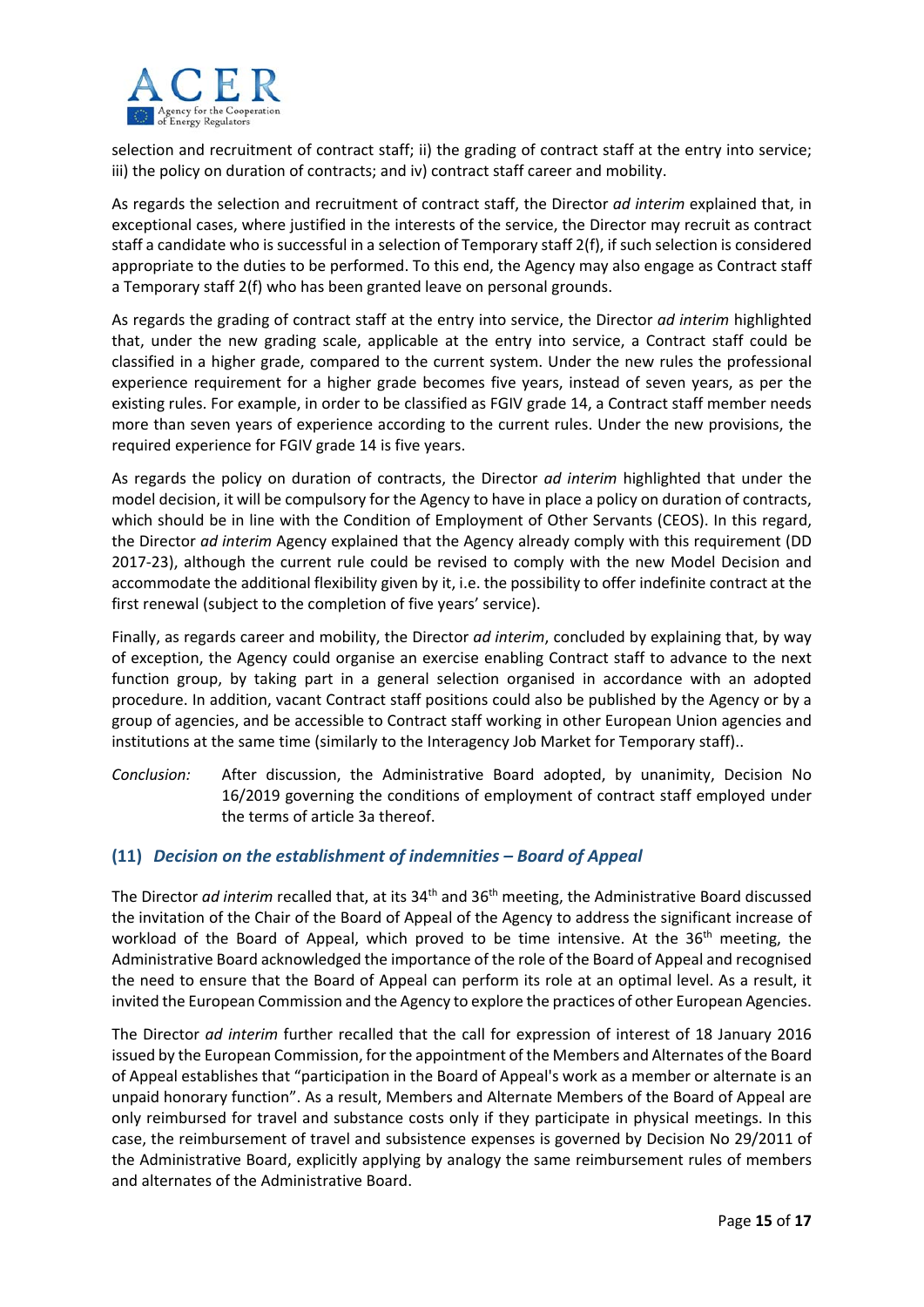

The vast majority of the activities of the Board of Appeal is performed remotely and therefore remains not subject to any form of consideration, even for the reimbursement of expenses incurred for the performance of the activities entailed by the treatment of appeal cases.

The Director *ad interim* explained that the Agency's service revised the practice in other European Agencies and the vast majority of those ensure a form of consideration to Members and Alternates to the Board of Appeal involved in the handling of appeal cases.

As a result, the Director *ad interim* proposed to establish a flat rate indemnity for the Members and Alternate Members of the Board of Appeal involved in the handling of appeal proceedings. The Director *ad interim* explained that the indemnity would mirror the system in place for Members and Alternates of the Administrative Board and therefore would be weighted with the level of responsibilities assigned to each Member or Alternate Member, the financial constraints under which the Agency acts, and the overall duration of an appeal (120 days).

In light of that, the indemnity proposed to be granted to the Rapporteur would amount to EUR 1,500.00. The Chairperson instead would receive an indemnity of EUR 1,200.00. In case the Chairperson would hold also the charge of Rapporteur, a single indemnity of EUR 2,000.00 will be granted. Finally, the other Members and Alternate Members of the Board involved in appeal proceedings would receive an indemnity of EUR 700. Such indemnities would be granted once for all the appeal stemming from the same decision of the Agency.

The Director *ad interim* maintained that those amounts would remain within a range comparable to the per diem granted by the Agency, in case the members of the Board would perform the work physically present at the Agency, hence as mission. Such indemnity would contribute in ensuring that Members and Alternate Members involved in the handling of appeal cases do act independently not seeking material administrative support from sources other than those provided by the Agency.

The Administrative Board expressed different views with regard to the financial treatment of Members and Alternate Members of the Board of Appeal. In particular, Mr Spiridonovs expressed the view that the conditions for paying indemnities should have been known already in the call for expression of interest for the appointment of the Board of Appeal.

The Director *ad interim* clarified that the measure proposed represent a bridging solution until the new call for the selection of candidates for the post of Member and Alternate Member of the Board of Appeal would be published.

Conclusion: After Discussion, the Administrative Board adopted, by majority voting, Decision No 17/2019 on the reimbursement of travel and subsistence expenses incurred by the Members and Alternate Members of the Board of Appeal and the recognition of indemnities for the participation in appeal cases. Mr Spiridonovs abstained.

## *SECTION V – ITEMS FOR INFORMATION*

## **(12)** *Confirmation of dates of AB Meetings for the year 2020*

The Secretariat of the Administrative Board invited Members and Alternates to take note of the dates of the next meetings of the Administrative Board, in ordinary session, as follows: Thursday, 12 December 2019, Thursday, 30 January 2020, Tuesday, 30 June 2020, Thursday, 8 October 2020, and Thursday, 17 December 2020.

## *CLOSING*